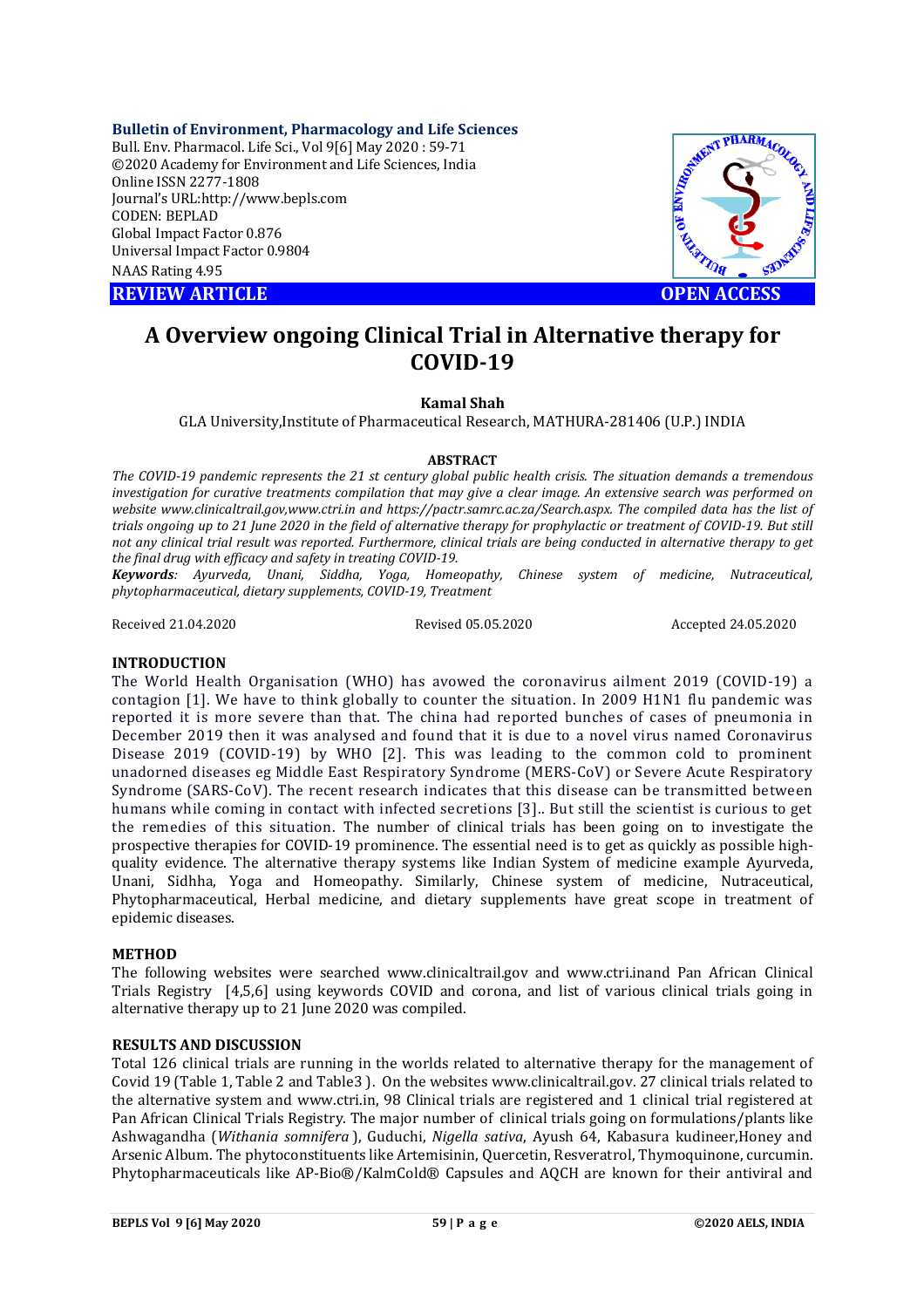Immunomodulatory potential. Yoga & Naturopathy protocol for immune boostinng and stress management in covid 19. But still not any clinical trial results published by any agency as search on PubMed or Google scholar.

| S.No | <b>Clinical Trail</b> | <b>Title of Study</b>                                                                                                                        | Number of                                                                                      | $\ldots$<br>Natural Product/                                                                                                                                                                                                                                                                                                                                         |
|------|-----------------------|----------------------------------------------------------------------------------------------------------------------------------------------|------------------------------------------------------------------------------------------------|----------------------------------------------------------------------------------------------------------------------------------------------------------------------------------------------------------------------------------------------------------------------------------------------------------------------------------------------------------------------|
|      | <b>Number</b>         |                                                                                                                                              | Participant                                                                                    | Formulation/alternative therapy<br>used                                                                                                                                                                                                                                                                                                                              |
| 1.   | NCT04387240           | <b>Evaluating the Efficacy</b><br>of Artesunate in Adults<br>With Mild Symptoms of<br>COVID-19                                               | 22                                                                                             | Artemisinin / Artesunate                                                                                                                                                                                                                                                                                                                                             |
| 2.   | NCT04347382           | Honey & Nigella Sativa<br>Trial Against COVID-19<br>(HNS-COVID-PK)                                                                           | 30                                                                                             | Honey & Nigella sativa                                                                                                                                                                                                                                                                                                                                               |
| 3.   | NCT04278963           | YinhuQingwen<br>Decoction for the<br>Treatment of Mild /<br>Common CoVID-19                                                                  | 300                                                                                            | YinHuQingWen Decoction (Granula)<br>consits of 11 Chinese herbal medicine<br>Honeysuckle,<br>Polygonum<br>as<br>cuspidatum, Schizonepeta, Longspur<br>epimedium, etc.                                                                                                                                                                                                |
| 4.   | NCT04310865           | YinhuQingwenGranula<br>for the Treatment of<br>Severe CoVID-19                                                                               | 116                                                                                            | YinhuQingwenGranula is a kind of<br>herbal<br>granula<br>made<br>from<br>"YinhuQingwen Decoction",<br>which<br>consits of 11 Chinese herbal medicine<br>Honeysuckle,<br>Polygonum<br>as<br>cuspidatum, Schizonepeta, Longspur<br>epimedium, etc.                                                                                                                     |
| 5.   | NCT04279197           | Treatment of<br><b>Pulmonary Fibrosis</b><br>Due to 2019-nCoV<br>Pneumonia With<br>FuzhengHuayu                                              | 136                                                                                            | FuzhengHuayu<br>N-acetylcysteine+<br>Tablet                                                                                                                                                                                                                                                                                                                          |
| 6.   | NCT04380870           | <b>Describing Chinese</b><br>Herbal Medicine<br>Telehealth Care for<br>Symptoms Related to<br><b>Infectious Diseases</b><br>Such as COVID-19 | 500                                                                                            | Chinese Herbal Medicine (CHM) has<br>been used in the prevention and<br>treatment of epidemic diseases dating<br>back to the Han, Ming and Qing<br>Dynasties and extending al the way<br>through modern times. CHM formulas<br>may contain plant elements of root,<br>seed, back, stem or leaf in addition to<br>minerals and other natural substances.              |
| 7.   | NCT04404218           | The Açaí Berry COVID-<br>19 Anti-Inflammation<br>Trial (ACAI)                                                                                | 480                                                                                            | Açaí palm berry extract - natural<br>product                                                                                                                                                                                                                                                                                                                         |
| 8.   | NCT04291053           | The Efficacy and Safety<br>of Huaier in the<br><b>Adjuvant Treatment</b><br>of COVID-19                                                      | 550                                                                                            | Huaier Granule<br>standard treatment + Huaier Granule<br>20g po tid for 2weeks<br>(Trametesrobiniophilamurr<br>extract<br>granule)                                                                                                                                                                                                                                   |
| 9.   | NCT04323228           | Anti-<br>inflammatory/Antioxid<br>ant Oral Nutrition<br>Supplementation in<br>COVID-19<br>(ONSCOVID19)                                       | double-<br>blinded<br>controlled<br>trial for 14<br>days on 30<br>SARS-CoV-2<br>positive cases | Dietary Supplement: oral<br>nutrition<br>supplement<br>(ONS)<br>enriched<br>in<br>eicosapentaenoic<br>acid,<br>gamma-<br>linolenic acid and antioxidants<br>the intervention group will receive a<br>commercially<br>available<br>anti-<br>inflammatory/antioxidant ONS, which<br>will be given to patients with COVID-19<br>in the morning 3 hours after breakfast. |

|  | Table 1: List of clinical trial going on alternative System of medicine (www.clinicaltrials.gov) |  |  |  |
|--|--------------------------------------------------------------------------------------------------|--|--|--|
|--|--------------------------------------------------------------------------------------------------|--|--|--|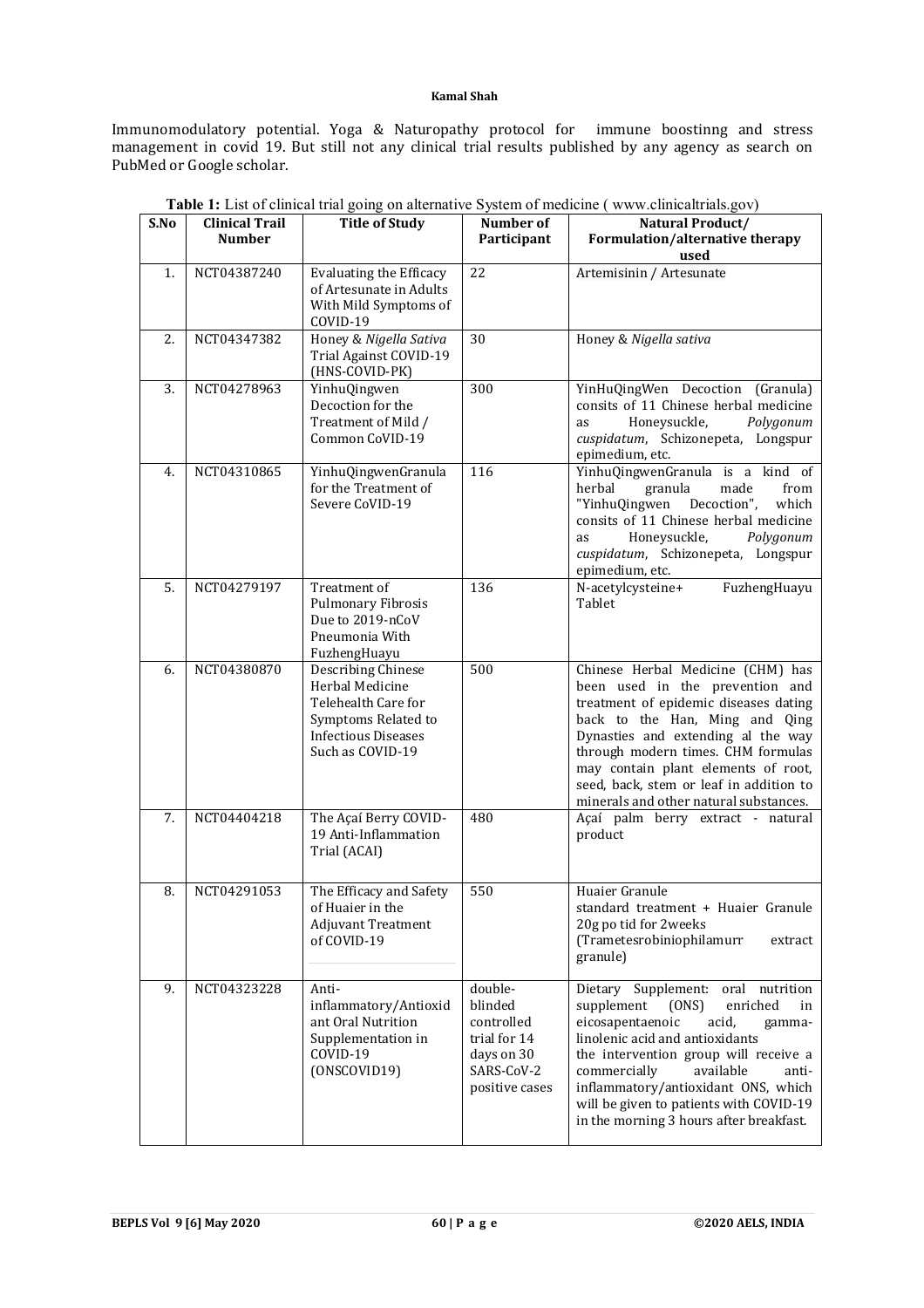| 10. | NCT04323332 | <b>Traditional Chinese</b><br>Medicine for Severe<br>COVID-19                                                                                                                         | 50<br>participants   | Traditional<br>Chinese<br>Medicine<br>Prescription<br>Traditional<br>Chinese<br>Medicine<br>Prescriptions have been recommended<br>according to the Guidelines for the<br>treatment of COVID-19 issued by<br>National Health Commission of the<br>PRC.                                                                                                                                                         |
|-----|-------------|---------------------------------------------------------------------------------------------------------------------------------------------------------------------------------------|----------------------|----------------------------------------------------------------------------------------------------------------------------------------------------------------------------------------------------------------------------------------------------------------------------------------------------------------------------------------------------------------------------------------------------------------|
| 11. | NCT04323345 | Efficacy of Natural<br>Honey Treatment in<br>Patients With Novel<br>Coronavirus                                                                                                       | 1000<br>participants | Honey<br>supplement<br>Natural<br>1gm/kg/day divided into 2 to 3 doses<br>for 14 days either orally or through<br>nasogastric tube.                                                                                                                                                                                                                                                                            |
| 12. | NCT04323514 | Use of Ascorbic Acid in<br>Patients With <b>COVID</b><br>19                                                                                                                           | 500<br>participants  | Dietary Supplement: Vitamin C<br>10 gr of vitamin C intravenously in<br>addition to conventional therapy.                                                                                                                                                                                                                                                                                                      |
| 13. | NCT04295551 | Multicenter Clinical<br>Study on the Efficacy<br>and Safety of Xiyanping<br>Injection in the<br><b>Treatment of New</b><br>Coronavirus Infection<br>Pneumonia (General<br>and Severe) | 80<br>participants   | Lopinavir / ritonavir tablets combined<br>with Xiyanping injection<br>Xiyanping injection, 10-20ml daily,<br>Qd, (It is a semi-synthetic injectable<br>product derived from the active<br>component of the plant Andrographis<br>paniculata (Chuan Xin Lian, Xiyanping<br>is primarily composed of 9-dehydro-<br>17-hydro-andrographolide and sodium<br>9-dehydro-17-hydro-andrographolide-<br>19-yl sulfate.) |
| 14. | NCT04264533 | Vitamin C Infusion for<br>the Treatment of<br>Severe 2019-<br>nCoV Infected<br>Pneumonia                                                                                              | 140<br>participants  | 12g Vitamin C will be infused in the<br>experimental group twice a day for 7<br>days by the infusion pump with a speed<br>of 12ml/h.                                                                                                                                                                                                                                                                           |
| 15. | NCT04377789 | Effect of Quercetin on<br>Prophylaxis and<br>Treatment of COVID-19                                                                                                                    | 50<br>participants   | Dietary<br>Supplement:<br>Quercetin<br>Prophylaxis<br>Supplement:<br>Dietary<br>Quercetin Treatment                                                                                                                                                                                                                                                                                                            |
| 16. | NCT04251871 | Treatment and<br>Prevention of<br><b>Traditional Chinese</b><br>Medicines (TCMs) on<br>2019-nCoV Infection                                                                            | 150<br>participants  | Conventional<br>medicines<br>(Oxygen<br>therapy, alfa interferon via aerosol<br>inhalation, and lopinavir/ritonavir)<br>and Traditional Chinese Medicines<br>(TCMs) granules<br>granules: 20g, p.o, bid, for 14 days.                                                                                                                                                                                          |
| 17. | NCT04400890 | Randomized Proof-of-<br>Concept Trial to<br>Evaluate the Safety and<br>Explore the<br>Effectiveness of<br>Resveratrol for COVID-<br>19                                                | 200<br>participants  | Drug: Resveratrol<br>Resveratrol vs placebo given for 15<br>days.<br>Dietary Supplement: Vitamin D3<br>Vitamin D3 100,000 IU given on day<br>one.                                                                                                                                                                                                                                                              |
| 18. | NCT04306497 | <b>TCM Differentiation</b><br>and Treatment Protocol<br>of COVID-19<br>(TDATPOC)                                                                                                      | 340                  | TCM prescriptions1:Take decocted or<br>granule,<br>one dose<br>day;<br><b>TCM</b><br>a<br>prescriptions2:Take<br>decocted<br>or<br>granule, one dose a day.                                                                                                                                                                                                                                                    |
| 19. | NCT04342689 | The Role of Resistant<br>Starch in COVID-19<br>Infection                                                                                                                              | 1500<br>participants | Supplement containing resistant starch                                                                                                                                                                                                                                                                                                                                                                         |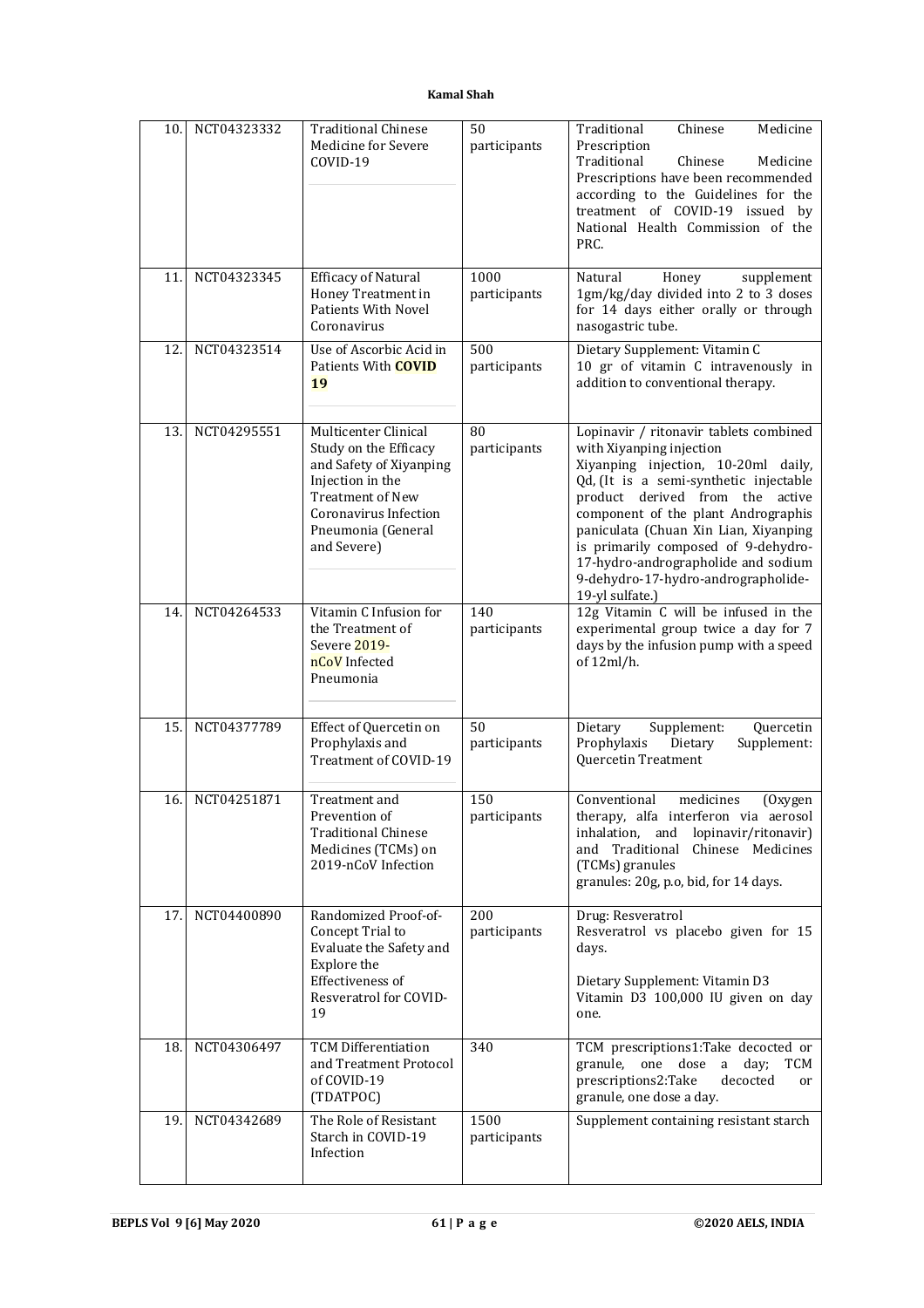| 20. | NCT04404426 | <b>CACOLAC</b> : Citrulline<br>Administration in the<br>Hospital Patient in<br>Intensive Care for<br>COVID-19 Acute<br><b>Respiratory Distress</b><br>Syndrome (CACOLAC) | 100<br>participants | Dietary Supplement: L-citrulline                                                                                                            |
|-----|-------------|--------------------------------------------------------------------------------------------------------------------------------------------------------------------------|---------------------|---------------------------------------------------------------------------------------------------------------------------------------------|
| 21. | NCT04366180 | Evaluation of the<br>Probiotic Lactobacillus<br>Coryniformis K8 on<br><b>COVID-19 Prevention</b><br>in Healthcare workers                                                | 314<br>participants | Dietary Supplement: Probiotic                                                                                                               |
| 22. | NCT04390477 | Study to Evaluate the<br>Effect of a Probiotic in<br>COVID-19                                                                                                            |                     | 40 participantsDietary Supplement: Probiotic                                                                                                |
| 23. | NCT04387643 | Protecting Health Care<br><b>Workers During</b><br>the COVID-19 Outbreak                                                                                                 | 52<br>participants  | Ayurvedic Kadha                                                                                                                             |
| 24. | NCT04401202 | Nigella Sativa in COVID-<br>19                                                                                                                                           | 200<br>participants | Nigella sativa                                                                                                                              |
| 25. | NCT04403646 | Tannin Specific Natural<br><b>Extract for COVID-</b><br>19 Infection (TaCOVID)                                                                                           | 140<br>participants | <b>ARBOX</b><br>dry extract of polyphenols (tannins)<br>form quebracho and chestnut 240 mg,<br>B12 vitamin 0.72 µg                          |
| 26. | NCT04381871 | Potential Role of Gum<br>Arabic as<br>Immunomodulatory<br><b>Agent Among COVID</b><br>19 Patients<br>(GA&COVID19)                                                        | 110<br>participants | Acacia Senegal<br>And Pectin                                                                                                                |
| 27. | NCT04421391 | QuadraMune(TM) for<br>Prevention of COVID-<br>19                                                                                                                         | 500<br>participants | QuadraMune(TM) is composed of 4<br>natural ingredients.<br>Pterostilbene ,Epigallocatechin gallate<br>(EGCG), Sulforaphane,<br>Thymoquinone |

# **Table 2:** List of clinical trail going on alternative System of medicine in India ( [www.ctri.nic.in\)](http://www.ctri.nic.in))

| S.N<br>$\Omega$ | <b>Clinical Trail Number</b> | <b>Title of Study</b>                                                                                                                      | <b>Type of Study</b> | Natural Product/<br>Formulation/alternative thearpy<br>used                         |
|-----------------|------------------------------|--------------------------------------------------------------------------------------------------------------------------------------------|----------------------|-------------------------------------------------------------------------------------|
| 1.              | CTRI/2020/06/025530          | Using<br>Homeopathic<br>Combinations<br>for<br>Prevention<br>and<br>Viral<br>Treatment<br>of<br>including<br>Fevers<br>COVID <sub>19</sub> | Interventional       | Use of Homeopathic Medicines in<br>Prophylaxis/Treatment of Viral<br>Fevers/COVID19 |
| 2.              | CTRI/2020/06/025625          | Study of the effect of<br>Siddha Treatment in<br>addition to standard<br>therapy in COVID-19<br>patients                                   | Interventional       | 1. Kabasurakudineer 2.<br>Bramanandhabairavam                                       |
| 3.              | CTRI/2020/06/025558          | Homoeopathic<br>Medicines Bryonia alba<br>30C as a Prophylaxis for<br>COVID-19                                                             | Interventional       | Bryonia alba 30C                                                                    |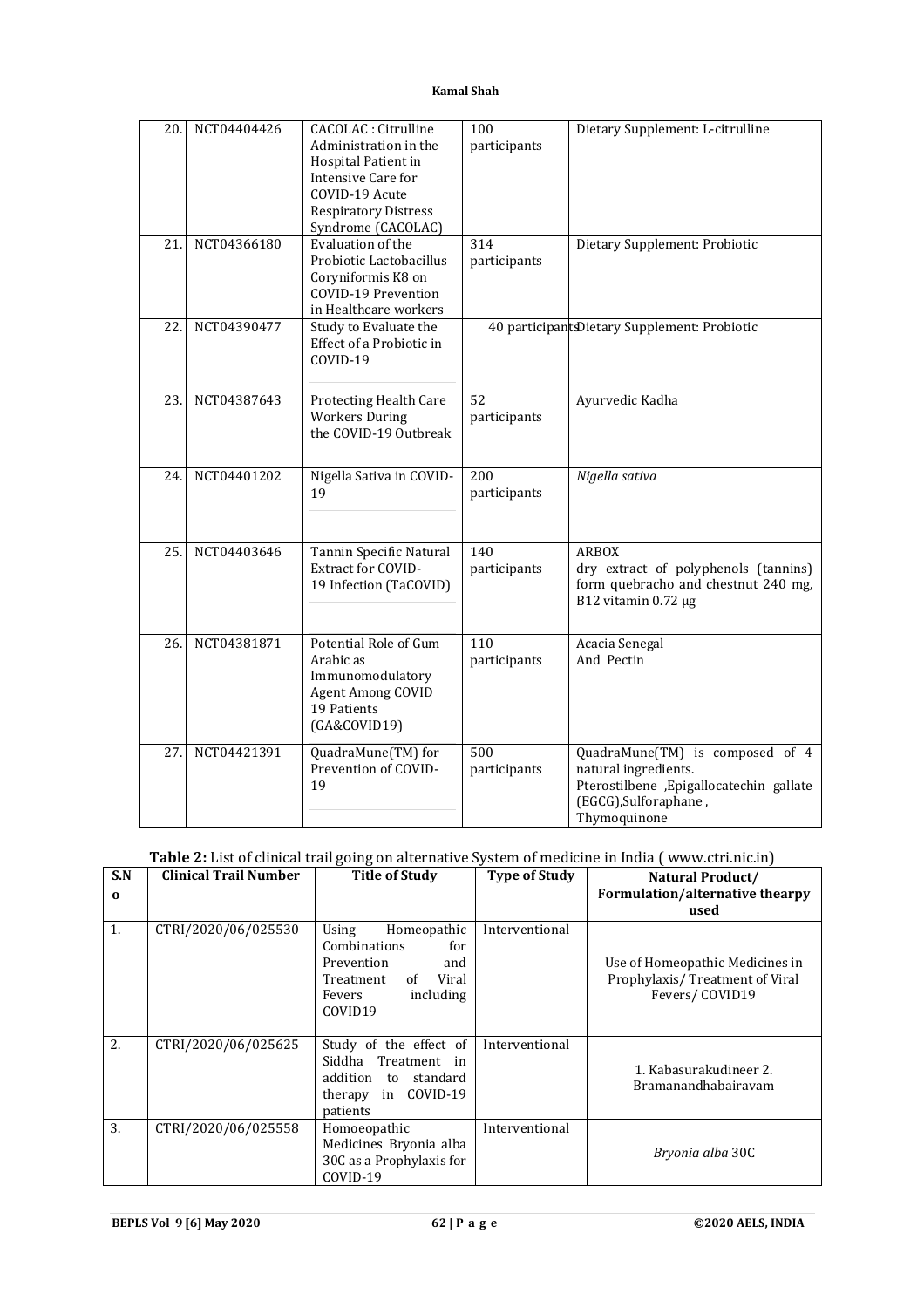| 4.  | CTRI/2020/06/025844 | Pre-Identified                                         | Interventional |                                                          |
|-----|---------------------|--------------------------------------------------------|----------------|----------------------------------------------------------|
|     |                     | Homoeopathic<br>Medicines                              |                |                                                          |
|     |                     | In<br>Asymptomatic Covid -                             |                | Homoeoapthic medicine                                    |
|     |                     | 19<br>Individuals                                      |                |                                                          |
|     |                     | Receiving<br>Standard                                  |                |                                                          |
| 5.  | CTRI/2020/06/025557 | <b>Treatment Protocol</b><br>of<br>clinical study<br>A | Interventional |                                                          |
|     |                     | Ayurvedic formulations                                 |                |                                                          |
|     |                     | in the treatment of Mild                               |                | i)AYUSH-64 ii)Yashtimadhu<br>iii)SanshamaniVati Plus     |
|     |                     | to Moderate COVID-19                                   |                |                                                          |
| 6.  | CTRI/2020/06/025527 | patients<br>trial<br>Clinical<br>on                    | Interventional |                                                          |
|     |                     | Immunity and antiviral                                 |                |                                                          |
|     |                     | for quarantine patients                                |                | Amrta Karuna Syrup                                       |
|     |                     | of COVID-19                                            |                |                                                          |
| 7.  | CTRI/2020/06/025714 | Health<br>Holistic                                     | Interventional |                                                          |
|     |                     | through<br>Management<br>Yoga and Naturopathy          |                |                                                          |
|     |                     | for Frontline<br>COVID                                 |                | Yoga & Naturopathy                                       |
|     |                     | Health Care Providers -                                |                |                                                          |
|     |                     | The H2M trial<br>Scientific evaluation of              | Interventional | <b>AYUSH INTERVENSION - Treatment</b>                    |
| 8.  | CTRI/2020/06/025861 | Immuno-modulatory                                      |                | Protocol - I:                                            |
|     |                     | of<br><b>AYUSH</b><br>effects                          |                | <b>AYUSH INTERVENTION - Treatment</b>                    |
|     |                     | <b>INTERVENTIONS</b><br>on                             |                | Protocol - II:                                           |
|     |                     | normal healthy<br>and<br>high-risk individuals in      |                | <b>AYUSH INTERVENTION - Treatment</b><br>Protocol - III: |
|     |                     | context with COVID-19                                  |                | <b>AYUSH INTERVENTION - Treatment</b>                    |
|     |                     | pandemic:<br>An<br>open                                |                | Protocol - IV:                                           |
|     |                     | level study                                            |                | <b>AYUSH INTERVENTION - Treatment</b>                    |
|     |                     |                                                        |                | Protocol - V:<br><b>AYUSH INTERVENTION - Treatment</b>   |
|     |                     |                                                        |                | Protocol - VI:                                           |
| 9.  | CTRI/2020/06/025590 | clinical<br>A<br>trial<br>to                           | Interventional |                                                          |
|     |                     | safety<br>evaluate<br>and<br>efficacy of polyherbal    |                |                                                          |
|     |                     | capsule Astha-15 used                                  |                |                                                          |
|     |                     | as an add on therapy                                   |                | Astha-15 capsule                                         |
|     |                     | with standard care of                                  |                |                                                          |
|     |                     | therapy as an immunity<br>the<br>booster<br>in         |                |                                                          |
|     |                     | suspected and COVID-                                   |                |                                                          |
|     |                     | 19 diagnosed patients.                                 |                |                                                          |
| 10. | TRI/2020/06/025556  | A clinical trial to know<br>the effect of Virulina®    | Interventional |                                                          |
|     |                     | along with standard                                    |                | Virulina® along with standard                            |
|     |                     | treatment in covid 19                                  |                | treatment protocol                                       |
|     |                     | positive patients.                                     |                |                                                          |
| 11. | CTRI/2020/06/025561 | Ayurvedic<br>Effect<br>of<br>medicine<br>in<br>the     | Observational  |                                                          |
|     |                     | Prophylaxis for COVID-                                 |                |                                                          |
|     |                     | 19 of AYUSH healthcare                                 |                | RAKSHA KIT-1                                             |
|     |                     | workers,<br>Dept<br>0f                                 |                |                                                          |
|     |                     | AYUSH, TS & CCRAS-<br>NIIMH, Hyderabad.                |                |                                                          |
| 12. | CTRI/2020/06/025761 | Population based cross                                 | Observational  |                                                          |
|     |                     | sectional<br>study<br>for                              |                |                                                          |
|     |                     | COVID 19 prophylaxis<br>with Polyherbal Siddha         |                | Polyherbal Siddha formulation                            |
|     |                     | formulation Kabasura                                   |                | KabasuraKudineer /                                       |
|     |                     | Kudineer / Nilavembu                                   |                | Nilavembukudineer                                        |
|     |                     | kudineer<br>in                                         |                |                                                          |
|     |                     | containment zones and                                  |                |                                                          |
|     |                     | non containment zones                                  |                |                                                          |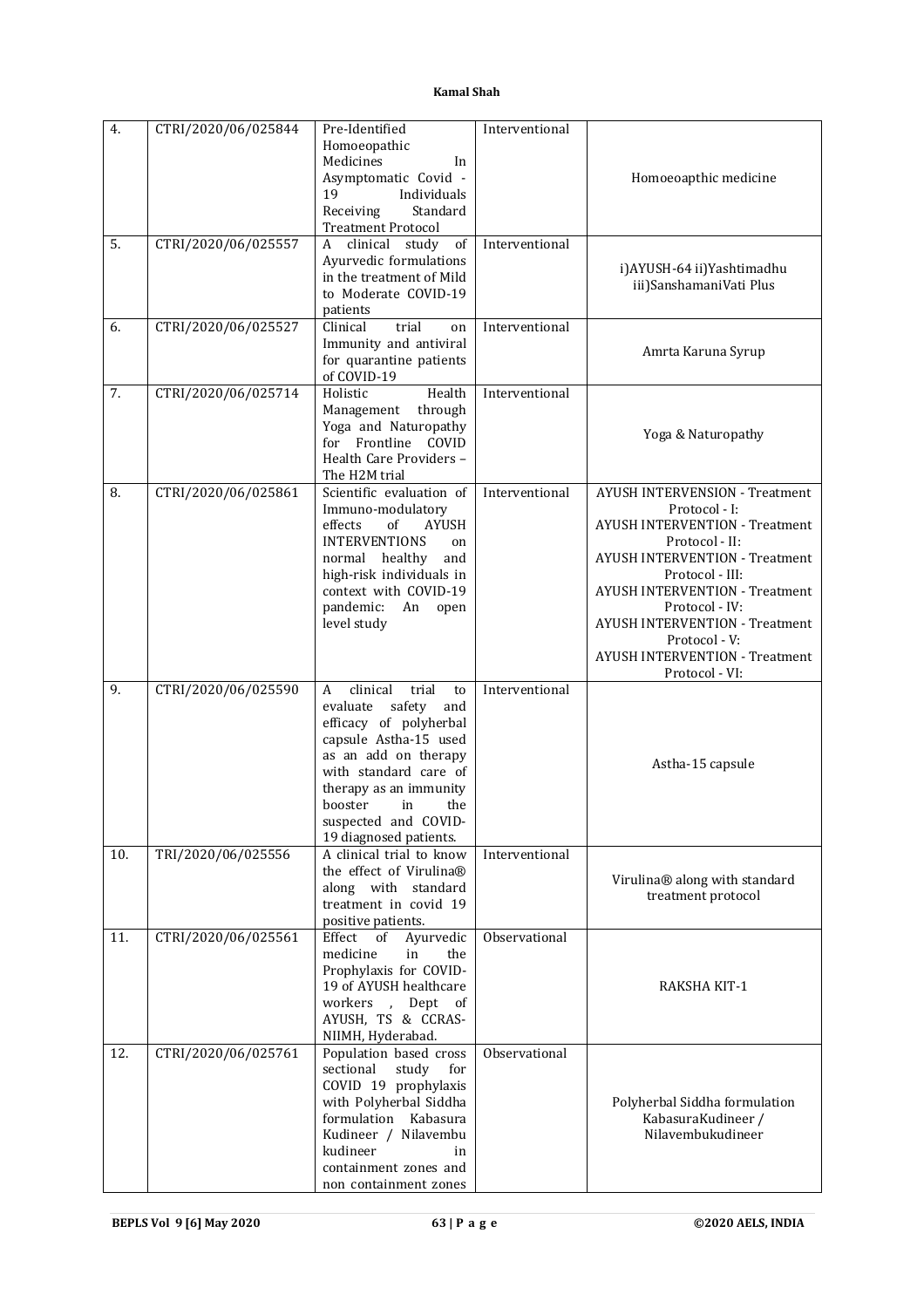|     |                     | during 2020 pandemic<br>in Tamil Nadu, South<br>India                                                                                                                                                                                                                                                                                     |                |                                                                                                              |
|-----|---------------------|-------------------------------------------------------------------------------------------------------------------------------------------------------------------------------------------------------------------------------------------------------------------------------------------------------------------------------------------|----------------|--------------------------------------------------------------------------------------------------------------|
| 13. | CTRI/2020/06/025762 | Open-Label<br>An<br>Randomized<br>Controlled,<br>Proof-of-<br>Concept (PoC) Study to<br>Evaluate the Safety and<br>Efficacy<br>$% \left( \left( \mathcal{A},\mathcal{A}\right) \right) =\left( \mathcal{A},\mathcal{A}\right)$ of<br>selected<br>Siddha formulations in<br>patients diagnosed with<br>COVID-19                            | Interventional | Kabasurakudineer;<br>Amukkarachoornam;<br>Nelikailegiyum                                                     |
| 4.  | CTRI/2020/06/025769 | A<br>prophylactic<br>interventional study to<br>determine the possible<br>effect<br>of<br>protective<br>Siddha<br>Polyherbal<br>formulation<br>KabasuraKudineer<br>Nilavembukudineer<br>against the COVID 19<br>on intermittent, month-<br>long consumption by<br>Highrisk<br>population<br>and frontline workers<br>in Tamil Nadu, India | Interventional | Kabasurakudineer and<br>Nilavembukudineer                                                                    |
| 5.  | CTRI/2020/06/025801 | Role<br>Herbal<br>of<br>Immunomodulators in<br>mild<br>COVID-19<br>confirmed cases                                                                                                                                                                                                                                                        | Interventional | Tab. Bresol and Tab. Septilin                                                                                |
| 6.  | CTRI/2020/06/025763 | A<br>Randomized<br>controlled Clinical Trial<br>determine<br>the<br>to<br>efficacy of Siddha drugs<br>in COVID 19 patients                                                                                                                                                                                                                | Interventional | Kabasurakudineer,<br>Amukrachurnam,<br>Thalisadhichurnam,<br>AdathodaiManappagu                              |
| 7.  | CTRI/2020/06/025592 | Use of Herbal Medicine<br>like<br>Tulasi,<br>Amruth<br>(Giloy),<br>Turmeric,<br>Ashwagandha as add on<br>treatment in COVID-19<br>Patients                                                                                                                                                                                                | Interventional | <b>Immunity Kit</b>                                                                                          |
| 8.  | CTRI/2020/06/025702 | Clinical Trial On Mildly<br>Symptomatic Covid -19<br>Patients And<br>Health<br>Care Workers Posted<br>To Covid Wards                                                                                                                                                                                                                      | Interventional | A.MulminaTM Mango: It is a<br>immunoboosting drink<br>MulminaTM Amla Orange: It is a<br>immunoboosting drink |
| 9.  | CTRI/2020/06/025855 | Effect of AYUSH 64 in<br>COVID <sub>19</sub>                                                                                                                                                                                                                                                                                              | Interventional | AYUSH 64                                                                                                     |
| 0.  | CTRI/2020/06/025650 | To assess the safety and<br>outcome<br>of<br>herbal<br>medicine in prevention<br>of COVID-19 infection<br>among<br>high<br>risk<br>population                                                                                                                                                                                             | Interventional | Joshanda (Decoction) and<br>KhameeraMarwareed                                                                |
| 1.  | CTRI/2020/06/025672 | To evaluate the effect of<br>herbal<br>medicine<br>in<br>prevention<br>and<br>management of COVID-<br>19                                                                                                                                                                                                                                  | Interventional | Joshanda (Decoction)                                                                                         |
| 2.  | CTRI/2020/06/025671 | clinical<br>$\mathbf{A}$<br>trial<br>to<br>evaluate the medicinal<br>efficacy of Ayurvedic<br>Tablet Bhoumya and<br>Saathmya<br>Tablet<br>in<br>COVID-19<br>positive                                                                                                                                                                      | Interventional | Tablet Bhoumya Tablet Saathmya                                                                               |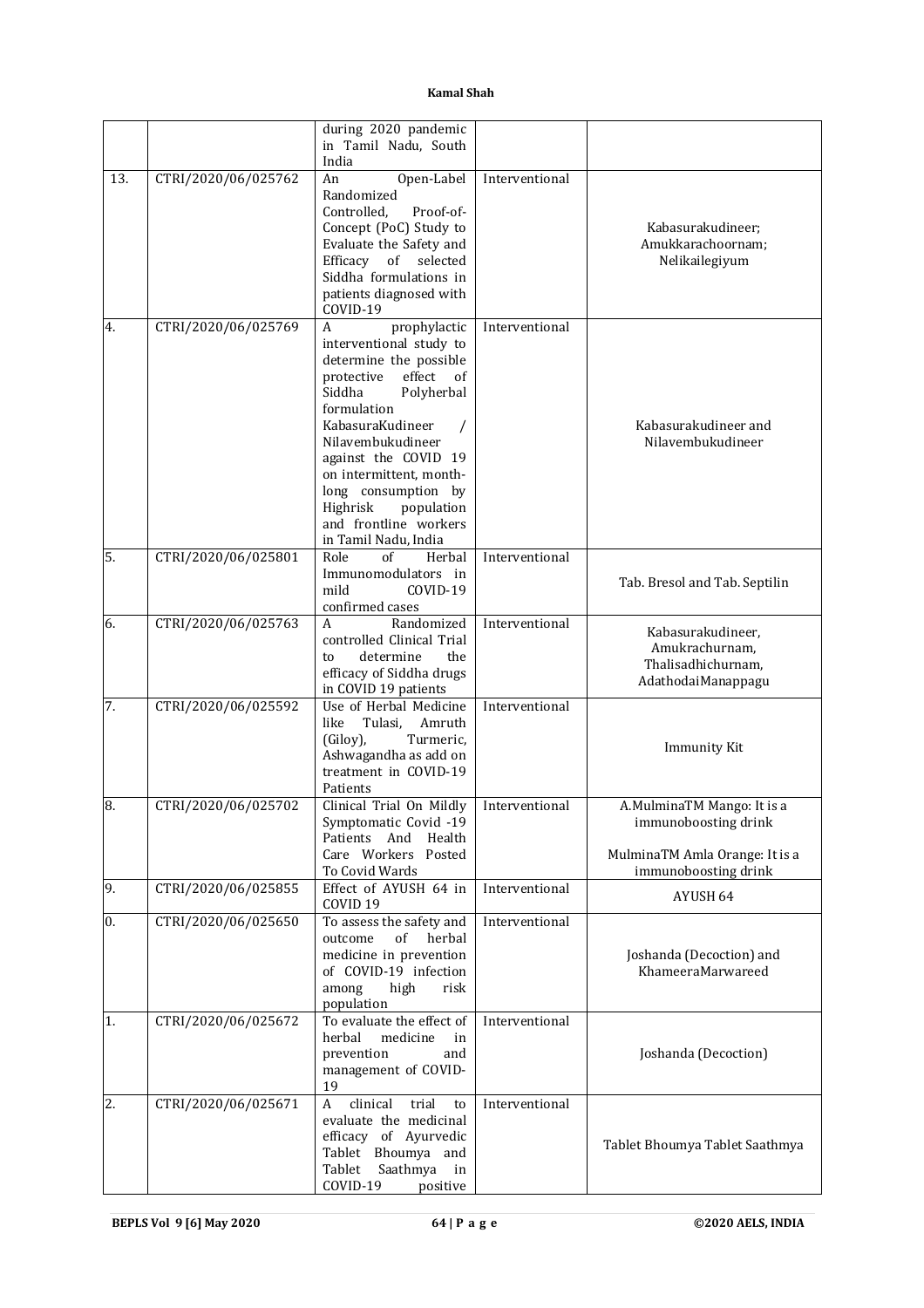|    |                     | Patients.                                                                                                                                                                                                                                            |                |                                                                                                                                                                                                                      |
|----|---------------------|------------------------------------------------------------------------------------------------------------------------------------------------------------------------------------------------------------------------------------------------------|----------------|----------------------------------------------------------------------------------------------------------------------------------------------------------------------------------------------------------------------|
| 3. | CTRI/2020/06/025768 | An<br>label<br>open<br>Randomized Controlled<br>Clinical trial to Evaluate<br>the Safety and Efficacy<br>selected<br>Siddha<br>of<br>formulations in patients<br>diagnosed with COVID-<br>19                                                         | Interventional | Kabasurakudineer,<br>Amukkarachurnam and<br>Nellikaiilagam                                                                                                                                                           |
| 4. | CTRI/2020/06/025800 | Role of Ayurveda in<br>Covid 19 management.                                                                                                                                                                                                          | Interventional | Shunthi and Rasona (Group B)                                                                                                                                                                                         |
|    |                     |                                                                                                                                                                                                                                                      |                | Kashaya Group (Group A)                                                                                                                                                                                              |
| 5. | CTRI/2020/06/025856 | of<br>siddha<br>Evaluation<br>regimen<br>in<br>the<br>management of covid<br>19                                                                                                                                                                      | Interventional | 1. Kabasura kudineer 2. Vasantha<br>kusumakaramMathirai 3.Thippili<br>Rasayanam 4.Adathodai Manapagu                                                                                                                 |
| 6. | CTRI/2020/06/025996 | Giloy Gomutra Capsule,<br>Asthichurnaaur<br>Kamdhenu Asava ka<br>vaishvik<br>mahamari<br>Covid-19<br>par<br>Chikitsakiyaparinam ka<br>Ankalankarnekeliye<br>Adhyayan                                                                                 | Interventional | A Clinical Study on the efficacy of<br>the combination GiloyGaumutra<br>Capsules, AsthiChurna and<br>Kamdhenu Aasava in the<br>Management of the Pandemic-<br>Covid-19- An Open labeled<br>Randomized Clinical Trial |
| 7. | CTRI/2020/06/025874 | To observe the effect of<br>Siddha<br>formulation<br>Kabasurakudineer<br>in<br>COVID 19 patients                                                                                                                                                     | Interventional | Kabasurakudineer                                                                                                                                                                                                     |
| 8. | CTRI/2020/06/025998 | Efficacy<br>of<br>An<br>Ayurvedic Preparation<br>Raj NirwanBati (RNB)<br>on symptomatic COVID-<br>19 Patients                                                                                                                                        | Interventional | Raj NirwanBati capsule                                                                                                                                                                                               |
| 9. | CTRI/2020/06/025999 | Clinical trial of ShatPlus<br>as<br>an<br>immunomodulator<br>in<br>adult Covid 19 positive<br>patients                                                                                                                                               | Interventional | ShatPlus along with standard<br>treatment                                                                                                                                                                            |
| 0. | CTRI/2020/06/026002 | Study<br>of<br>of<br>use<br>Ayurveda Intervention<br>(Ayush-64) in COVID 19                                                                                                                                                                          | Interventional | AYUSH 64                                                                                                                                                                                                             |
| 1. | CTRI/2020/04/024659 | Study<br>Shreepad<br>οt<br>Shree<br>Vallabh<br>SSV<br>Formulation to improve<br>immunity in quarantine<br>patients of COVID-19                                                                                                                       | Interventional | <b>SSV Formulation Tablets</b>                                                                                                                                                                                       |
| 2. | CTRI/2020/04/024857 | Proving the efficacy of<br>Homeopathic treatment<br>in prevention and cure<br>of COVID-19.                                                                                                                                                           | Interventional | Homeopathy Medicines - Ars Alb,<br>Camphora, Bryonia Alba, Helleborus<br>niger, Justicia Adhatoda.                                                                                                                   |
| 3. | CTRI/2020/04/024903 | To know the effect of<br>product<br>test<br>$(AP -$<br>Bio®/KalmCold®<br>capsules) in improving<br>the immunity (Ability<br>to protects the body<br>against disease or other<br>potential<br>damaging<br>foreign<br>bodies)<br>in<br>healthy adults. | Interventional | AP-Bio®/KalmCold® Capsules<br>100mg                                                                                                                                                                                  |
| 4. | CTRI/2020/04/024905 | A Clinical Trial to study<br>the<br>effectiveness<br>of<br>Homoeopathy as<br>an<br>additional<br>mode<br>of                                                                                                                                          | Interventional | Homoeopathic Medicine: Arsenic<br>Album, Bryonia Alba, Gelsemium,<br>AntimoniumTartaricum,<br>CrotalusHorridus                                                                                                       |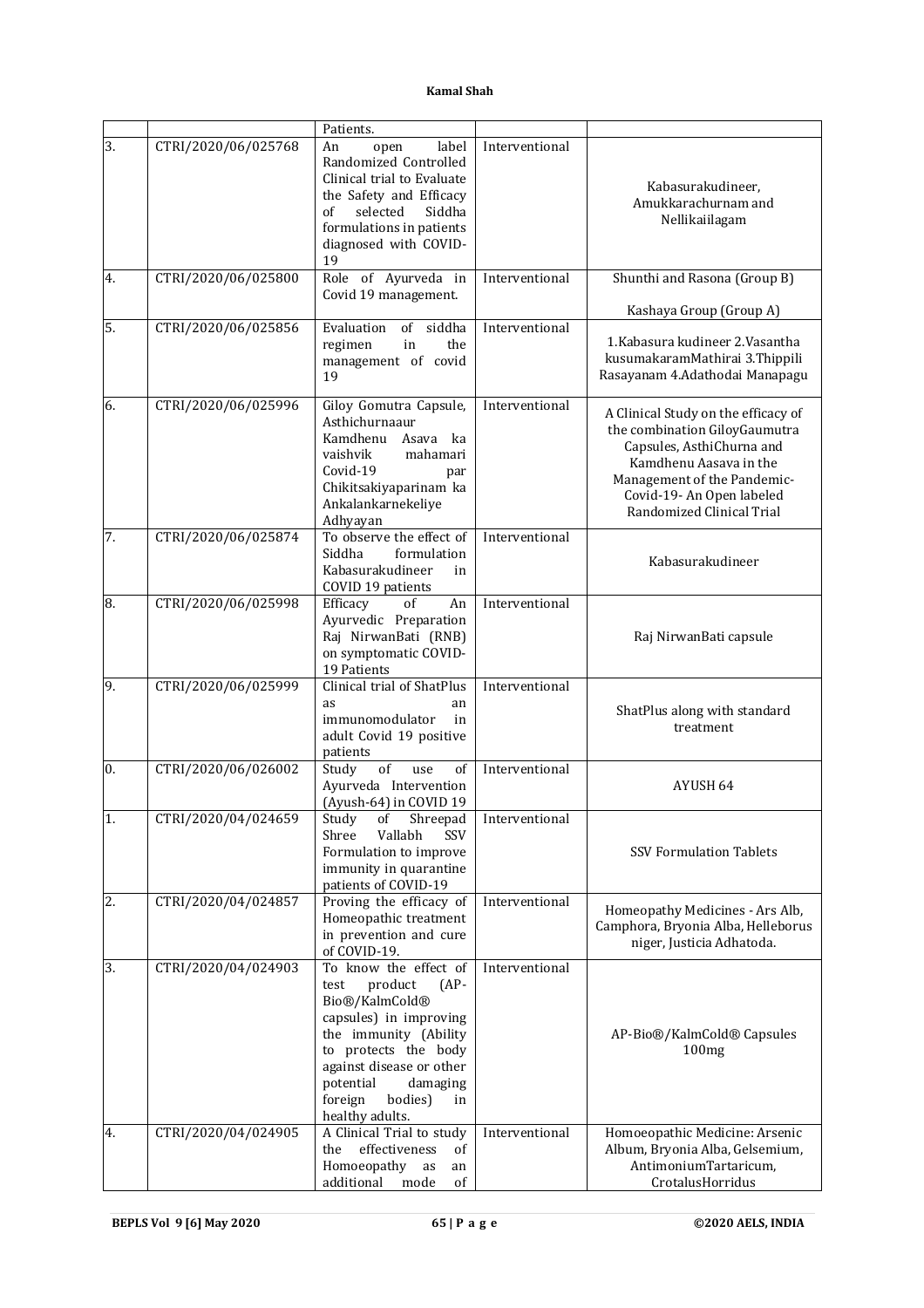|                |                     | treatment in combating<br>Corona Virus infection                                                                                                                                                                       |                |                                                                                                                |
|----------------|---------------------|------------------------------------------------------------------------------------------------------------------------------------------------------------------------------------------------------------------------|----------------|----------------------------------------------------------------------------------------------------------------|
| 5.             | CTRI/2020/04/024947 | Clinical trial on effects<br>of<br>homeopathic<br>medicine made from<br>cadamba on COVID-19                                                                                                                            | Interventional | cadamba drug therapy                                                                                           |
| 6.             | CTRI/2020/05/025049 | a clinical trial to study<br>efficacy<br>the<br>of<br>homoeopathic medicine<br>in prevention and cure<br>of corona virus disease<br>19                                                                                 | Interventional | <b>ARSENIC ALBUM 30</b>                                                                                        |
| 7.             | TRI/2020/04/024925  | Homoeopathy<br>as<br>adjuvant<br>in<br>management<br>of<br>coronavirus infection                                                                                                                                       | Interventional | Homoeopathic Medicine                                                                                          |
| 8.             | TRI/2020/04/024926  | Clinical<br>Trial<br>A<br>to<br>ascertain the effect of<br>Homoeopathic<br>Medicines<br>in<br>prevention of outbreak<br>of<br>symptoms<br>in<br>asymptomatic Corona<br>virus and<br>suspected<br>Corona virus patients | Interventional | Homoeopathic Medicine: Arsenic<br>Album, Bryonia Alba, Gelsemium,<br>AntimoniumTartaricum,<br>CrotalusHorridus |
| 9.             | CTRI/2020/05/024969 | Homoeopathy<br>as<br>adjuvant<br>in<br>management of Covid-<br>19 infection                                                                                                                                            | Interventional | Homoeopathic medicine                                                                                          |
| 0.             | CTRI/2020/05/024986 | HOMOEOPATHY<br>IN<br><b>PREVENTION</b><br><b>OF</b><br>COVID-19                                                                                                                                                        | Interventional | Homoeopathic Medicine                                                                                          |
| $\mathbf{1}$ . | CTRI/2020/04/024883 | Clinical<br>research<br>on<br>safety and efficacy of<br>ZingiVir-H as an add on<br>therapy in COVID-19<br>patients.                                                                                                    | Interventional | ZingiVir H                                                                                                     |
| $\cdot$ 2.     | CTRI/2020/04/024731 | Study<br>Evaluate<br>to<br>of<br>Preventive<br>Effect<br>Ayurveda<br>and<br>Homeopathy Treatment<br>in COVID 19                                                                                                        | Interventional | SamshamaniVati, Sudarshan Ghana<br>Vati, KhadiradiVati,<br>MurrchhitaTilaTaila ,Aesenic Album<br>30            |
| 3.             | CTRI/2020/04/024882 | A study to assess the<br>effectiveness<br>of<br>Ayurvedic formulation<br>in addition to standard<br>of care in COVID-19<br>positive patients in a<br>tertiary hospital.                                                | Interventional | Kashaya(Decoction)                                                                                             |
| 4.             | CTRI/2020/05/024981 | Clinical study on Dabur<br>Chyawanprash<br>as<br>a<br>preventive remedy in<br>pandemic of Covid-19.                                                                                                                    | Interventional | Dabur Chyawanprash                                                                                             |
| 5.             | CTRI/2020/05/025069 | Ayurvedic<br>Interventions<br>in<br>prevention of COVID-19<br>infection-A<br>survey<br>study                                                                                                                           | Interventional | ShanshamaniVati or<br>SudarshanaGhanavati or<br>Ashwagandha                                                    |
| 6.             | CTRI/2020/05/025088 | GUDUCHI<br>of<br>Study<br><b>TABLET</b><br>healthy<br>on<br>individuals to prevent<br>covid 19.                                                                                                                        | Interventional | Guduchi tablet                                                                                                 |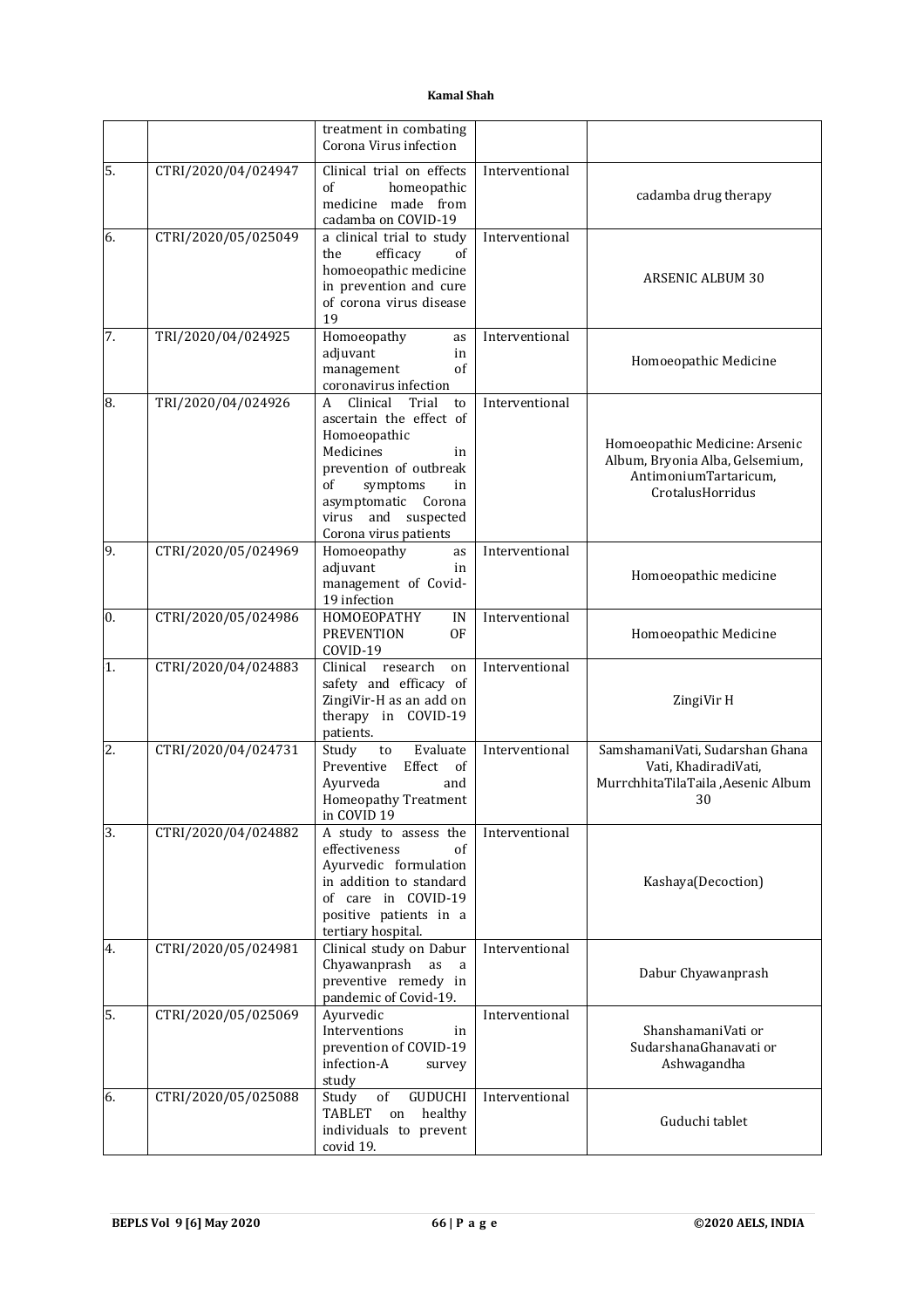| 7.             | CTRI/2020/05/025093 | effect<br>Study<br>of<br>of                  | Interventional |                                   |
|----------------|---------------------|----------------------------------------------|----------------|-----------------------------------|
|                |                     | Yashtimadhu tablet for                       |                |                                   |
|                |                     | prevention<br>the<br>of                      |                | Yashtimadhu tablet                |
|                |                     | COVID -19 on healthy                         |                |                                   |
| 8.             | CTRI/2020/05/025161 | individuals.<br>study<br>To<br>the           | Interventional |                                   |
|                |                     | Effectiveness of herbal                      |                |                                   |
|                |                     | formulation - Aayudh                         |                |                                   |
|                |                     | Advance<br>as<br>a                           |                |                                   |
|                |                     | supplementary                                |                | Herbal formulation - Aayudh       |
|                |                     | treatment<br>for<br>the                      |                | Advance                           |
|                |                     | 2019<br>Virus<br>Corona                      |                |                                   |
|                |                     | $(Covid-19)$<br>infected                     |                |                                   |
|                |                     | patients                                     |                |                                   |
| .9.            | CTRI/2020/05/025171 | Ayurveda protocol &                          | Interventional |                                   |
|                |                     | COVID-19<br>exposed                          |                | 1. Samshamani Vati 2. Anu taila   |
|                |                     | Clinical<br>individuals:                     |                | 3.rock salt and turmeric duration |
|                |                     | trial of an Ayurveda                         |                |                                   |
| $\mathbf{0}$ . | CTRI/2020/05/025166 | Intervention<br>Study<br>of                  | Interventional |                                   |
|                |                     | ASHWAGANDHA                                  |                |                                   |
|                |                     | TABLET<br>healthy<br>on                      |                | Ashwagandha tablet                |
|                |                     | individuals to prevent                       |                |                                   |
|                |                     | covid 19                                     |                |                                   |
| 1.             | CTRI/2020/05/025178 | of<br>Evaluation<br>the                      | Interventional |                                   |
|                |                     | Immuno-Stimulatory                           |                |                                   |
|                |                     | Potential<br>(Shareera                       |                |                                   |
|                |                     | Bala) of an Ayurveda                         |                |                                   |
|                |                     | Management Protocol                          |                |                                   |
|                |                     | Cohort<br>in<br>of<br>Quarantined<br>Delhi   |                | Ayurvedic                         |
|                |                     | Police under Covid-19                        |                |                                   |
|                |                     | Care<br>Centers-<br>An                       |                |                                   |
|                |                     | Clinical<br>Exploratory                      |                |                                   |
|                |                     | Study                                        |                |                                   |
| 2.             | CTRI/2020/05/025254 | To Study effectiveness                       | Interventional | Unani Joshanda (Decoction) and    |
|                |                     | and outcomes of Unani                        |                | KhameeraMarwareed                 |
|                |                     | Medicine prophylactic<br>interventions<br>on |                |                                   |
|                |                     | population at risk of                        |                | Unani Joshanda (Decoction)and     |
|                |                     | COVID-19                                     |                | Tiryaq-e-Arba                     |
| 3.             | CTRI/2020/05/025162 | Effect of<br>pranayama                       | Interventional |                                   |
|                |                     | meditation<br>and<br>on                      |                |                                   |
|                |                     | psychological<br>well-                       |                | Alternate Nostril Breathing &     |
|                |                     | being<br>healthcare<br>of                    |                | <b>Guided Meditation</b>          |
|                |                     | workers during COVID-                        |                |                                   |
|                | CTRI/2020/05/025332 | 19 pandemic.                                 |                |                                   |
| 4.             |                     | Ashwagandha<br>for<br>prevention<br>against  | Interventional |                                   |
|                |                     | SARS-CoV-2 Infection: A                      |                |                                   |
|                |                     | Randomized                                   |                | Ashwagandha (Withania             |
|                |                     | Hydroxychloroquine                           |                | somnifera)                        |
|                |                     | Controlled drug trial in                     |                |                                   |
|                |                     | high risk Health Care                        |                |                                   |
|                |                     | Providers                                    |                |                                   |
| 5.             | CTRI/2020/05/025182 | Siddha<br>interventions                      | Observational  |                                   |
|                |                     | prevention to front line<br>workers          |                | Siddha medicine                   |
| 6.             | CTRI/2020/05/025320 | Yoga<br>Effect<br>of<br>&                    | Interventional | Yoga & Naturopathy immune         |
|                |                     | Naturopathy in patients                      |                | boostinng and stress management   |
|                |                     | with COVID-19                                |                | protocol                          |
| 7.             | CTRI/2020/05/025213 | formulation<br>Ayurveda                      | Interventional |                                   |
|                |                     | COVID-19<br>for                              |                | Guduchighanvati                   |
|                |                     | prevention                                   |                |                                   |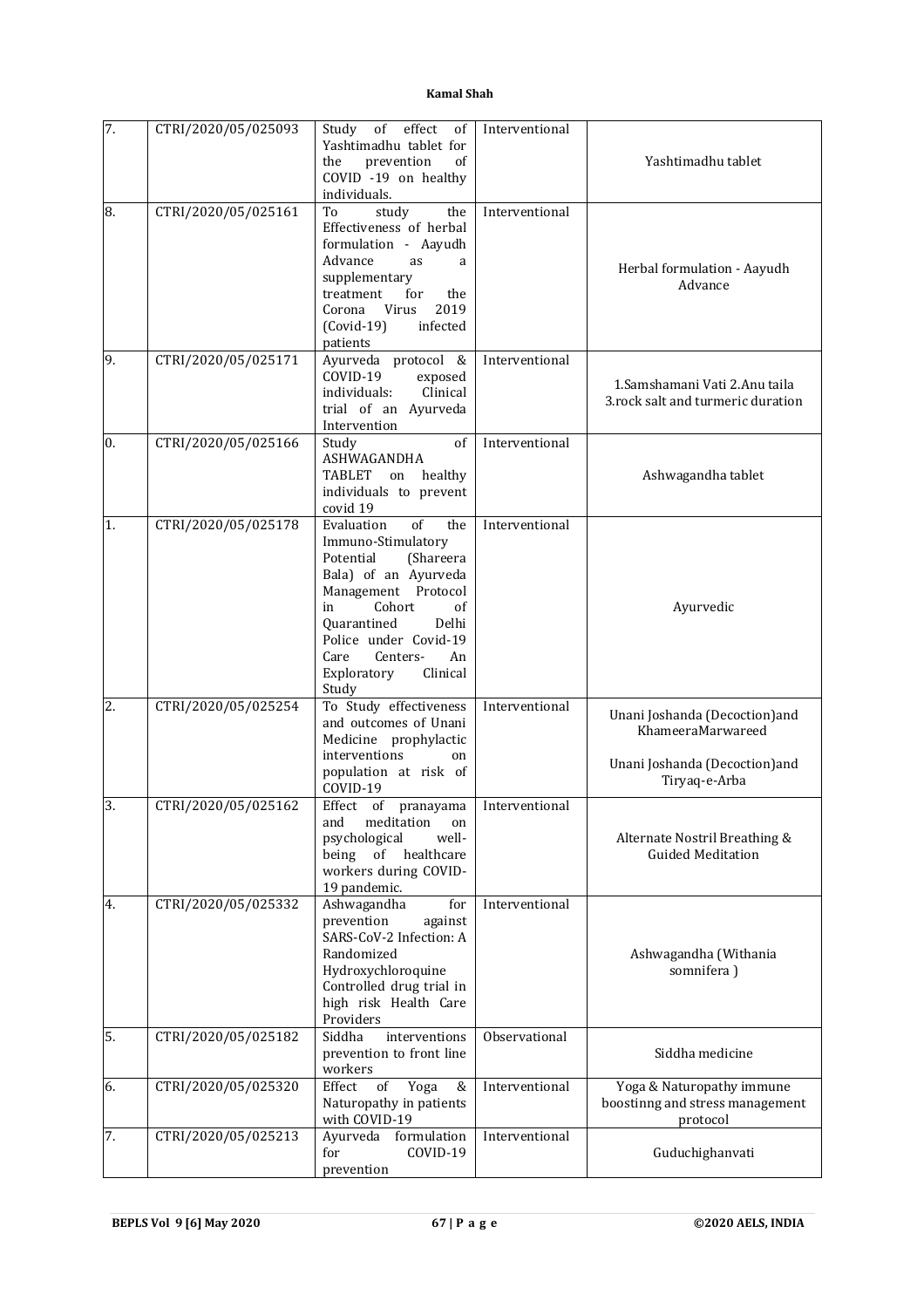| 8.               | CTRI/2020/05/025205 | Arsenicum album - 30<br>prophylactic<br>for<br>as<br>Covid-19                                                                                                              | Interventional | Arsenicum album 30C                                                          |
|------------------|---------------------|----------------------------------------------------------------------------------------------------------------------------------------------------------------------------|----------------|------------------------------------------------------------------------------|
| 9.               | CTRI/2020/05/025317 | SURVEY OF MOUTH-<br>DISSOLVING<br>TURMERIC LOZENGES<br>HEALTHCARE<br>IN<br><b>WORKERS</b>                                                                                  | <b>PMS</b>     | TURMGEL MOUTH DISSOLVING<br><b>LOZENGE 100 MG</b>                            |
| $\overline{0}$ . | CTRI/2020/05/025298 | Siddha<br>Intervention<br>Population Study.                                                                                                                                | Interventional | KabasurakudineerNilavembukudine<br>er                                        |
| 1.               | CTRI/2020/05/025215 | Effectiveness of Siddha<br>medicine,<br>Kabasurakudineer and<br>vitamin<br>c-zinc<br>supplementation in the<br>management of Mild<br>COVID 19 patients.                    | Interventional | KabasuraKudineer                                                             |
| 2.               | CTRI/2020/05/025272 | A study to assess the<br>efficacy<br>of<br>Homoeopathic<br>medicine<br>in<br>the<br>prevention of Covid-19                                                                 | Interventional | Arsenicum album 30                                                           |
| 3.               | CTRI/2020/05/025222 | Efficacy of Tablet AOIM<br>- Z in Prevention of<br>COVID - 19 in High Risk<br>Healthy<br>Police<br>Personnel                                                               | Interventional | <b>AOIM - Z Tablets</b>                                                      |
| 4.               | CTRI/2020/05/025156 | Effect<br>of<br>Ayurveda<br>intervention AYUSH-64<br>add-on<br>therapy for<br>patients with COVID-19<br>infection (Stage I)                                                | Interventional | Group I: Ayurveda intervention<br>AYUSH-64 as add-on to standard<br>treament |
| 5.               | TRI/2020/05/025397  | A study to evaluate the<br>effect and safety of a<br>phytopharmaceutical<br>drug in treatment of<br>Coronavirus infection                                                  | Interventional | Purified aqueous extract of<br>Cocculushirsutus (AQCH) tablets               |
| 6.               | CTRI/2020/05/025482 | Effect of nutritional<br>supplement made from<br>Haldi and Black Pepper<br>to prevent and treat<br>active corona virus<br>infection                                        | Interventional | Use of tablet curcumin 525 mg with<br>black pepper                           |
| 7.               | CTRI/2020/05/025214 | To observe the effect of<br>Ayurvedic medicine for<br>the treatment of COVID-<br>19                                                                                        | Interventional | AYUSH 64                                                                     |
| 8.               | CTRI/2020/05/025334 | Protect and prevent<br>onset of COVID like<br>infections<br>Health<br>in<br>Care Workers and High<br>risk person.                                                          | Interventional | Ayurvedic SUVED; REIMMUGEN<br>colostrum                                      |
| 9.               | TRI/2020/05/025338  | Evaluation of Efficacy<br>and Safety of Ayurveda<br>Intervention (Ayush -<br>64) in the management<br>of COVID-19 infection<br>(Asymptomatic &Mild<br>to Moderate symptoms | Interventional | Ayush 64                                                                     |
| 0.               | CTRI/2020/05/025385 | study<br>Research<br>to<br>evaluate the impact of<br>Selected<br>Ayurvedic<br>interventions<br>in<br>containment zone                                                      | Interventional | guduchiGhanVati/SamshamaniVati                                               |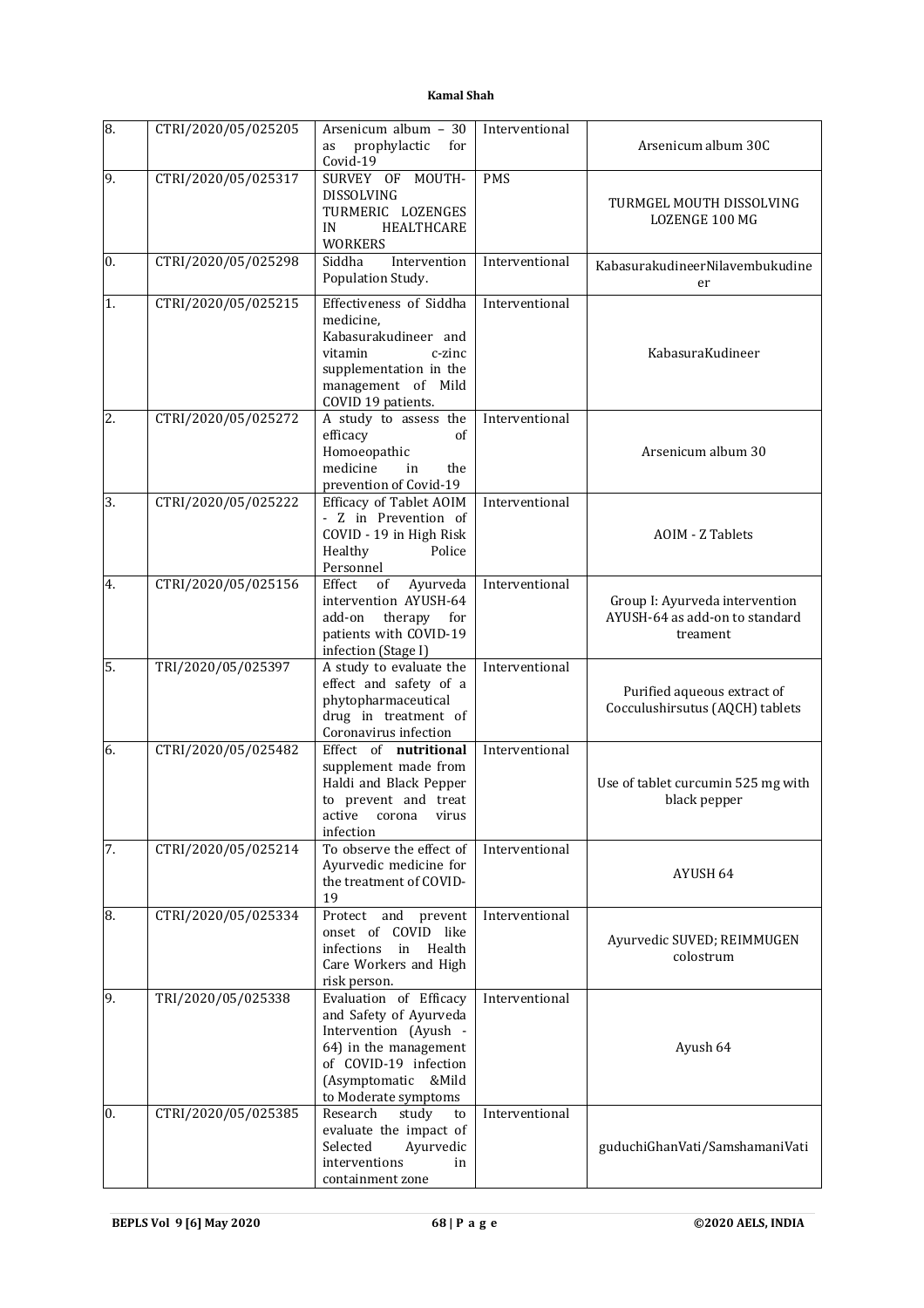| 1. | CTRI/2020/05/025398 | Study to find out the                                  | Interventional |                                                                |
|----|---------------------|--------------------------------------------------------|----------------|----------------------------------------------------------------|
|    |                     | results of Ayurvedic                                   |                | 1)                                                             |
|    |                     | Kwath& Ashwagandha<br>churna<br>with                   |                | KiratiktadiKwath(AstadashangKwat                               |
|    |                     | Yoga<br>exercises to prevent                           |                | h) for 14 days 2)                                              |
|    |                     | workers<br>health<br>our                               |                | Ashwgandhachurna for 14 days 3)                                |
|    |                     | against corona virus                                   |                | Yoga Modalities for 45 minutres                                |
|    |                     | infection.                                             |                |                                                                |
| 2. | CTRI/2020/05/025490 | A Clinical trial to study                              | Interventional | 1) Clathrin 2) Cholecal ciferol                                |
|    |                     | the efficacy of pH based                               |                | 3) Azadirachtaindica Bark extract                              |
|    |                     | Integrated SARS Cov-2<br>Immunity in Human             |                | concoction 4) Arsenicum album<br>5) theoxanthine, theobromine, |
|    |                     | Subjects.                                              |                | theaflavins and polyphones in tea                              |
|    |                     |                                                        |                | 6) High pH diet.                                               |
| 3. | CTRI/2020/05/025496 | Study to observe safety                                | Interventional |                                                                |
|    |                     | of CNV01 homeopathy                                    |                | homeopathy                                                     |
|    |                     | preparation in healthy                                 |                |                                                                |
| 4. | CTRI/2020/05/025493 | volunteers<br>Effect<br>of<br>Ayurvedic                | Observational  |                                                                |
|    |                     | medicine<br>in<br>the                                  |                |                                                                |
|    |                     | Prophylaxis for COVID-                                 |                |                                                                |
|    |                     | 19 of Police personnel                                 |                | Ayurvedic                                                      |
|    |                     | Dept of AYUSH, TS &                                    |                |                                                                |
|    |                     | CCRAS-<br>NIIMH,                                       |                |                                                                |
| 5. | TRI/2020/06/025526  | Hyderabad.<br>To observe the impact                    | Observational  |                                                                |
|    |                     | of Ayurveda Kwath in                                   |                |                                                                |
|    |                     | Healthy and Suspected                                  |                | Ayurvedic                                                      |
|    |                     | persons for COVID-19                                   |                |                                                                |
| 6. | CTRI/2020/06/025525 | GuduchiGhanavati as a                                  | Interventional |                                                                |
|    |                     | prophylactic<br>measure                                |                |                                                                |
|    |                     | among population at                                    |                | GuduchiGhanavati                                               |
|    |                     | high risk to SARS-CoV-2<br>exposure                    |                |                                                                |
| 7. | CTRI/2020/05/025275 | Role of Chyawanprash                                   | Interventional |                                                                |
|    |                     | in the prevention of                                   |                | Ayurveda Rasayana                                              |
|    |                     | COVID-19 in health care                                |                |                                                                |
|    |                     | workers                                                |                |                                                                |
| 8. | CTRI/2020/05/025276 | effect<br>of<br>Ayurvedic<br>intervention in COVID-    | Interventional | Ayurveda Protocol                                              |
|    |                     | 19 positive cases                                      |                |                                                                |
| 9. | CTRI/2020/05/025273 | Impact of effect<br>of                                 | Interventional |                                                                |
|    |                     | Ayurvedic treatment on                                 |                | Ayurvedic Therapy                                              |
|    |                     | novel<br>Corona<br>virus                               |                |                                                                |
|    |                     | disease                                                |                |                                                                |
| 0. | CTRI/2020/05/025343 | of<br>Study<br>results<br>Ayurvedic treatment on       | Interventional |                                                                |
|    |                     | COVID patients using                                   |                |                                                                |
|    |                     | proprietary<br>herbal                                  |                | proprietary Ayurvedic SUVED:                                   |
|    |                     | formulation SUVED and                                  |                | Whole Colostrum REIMMUGEN                                      |
|    |                     | whole<br>colostrum                                     |                |                                                                |
|    |                     | REIMMUGEN.                                             |                |                                                                |
| 1. | TRI/2020/05/025335  | Efficacy of AYUSH-64 (a<br>polyherbal                  | Interventional |                                                                |
|    |                     | formulation) in COVID -                                |                | Ayush-64, a polyherbal formulation.                            |
|    |                     | 19 Cases                                               |                |                                                                |
| 2. | CTRI/2020/05/025326 | Tablet PINAK given as                                  | Interventional |                                                                |
|    |                     | treatment to COVID                                     |                | Tab PINAK                                                      |
|    |                     | positive patients.                                     |                |                                                                |
| 3. | CTRI/2020/05/025434 | A<br>clinical<br>trial<br>to<br>evaluate the Medicinal | Interventional |                                                                |
|    |                     | effects of ZingiVir-H as                               |                | Zingivir-H                                                     |
|    |                     | Anti-Viral therapy in                                  |                |                                                                |
|    |                     | COVID-19 patients.                                     |                |                                                                |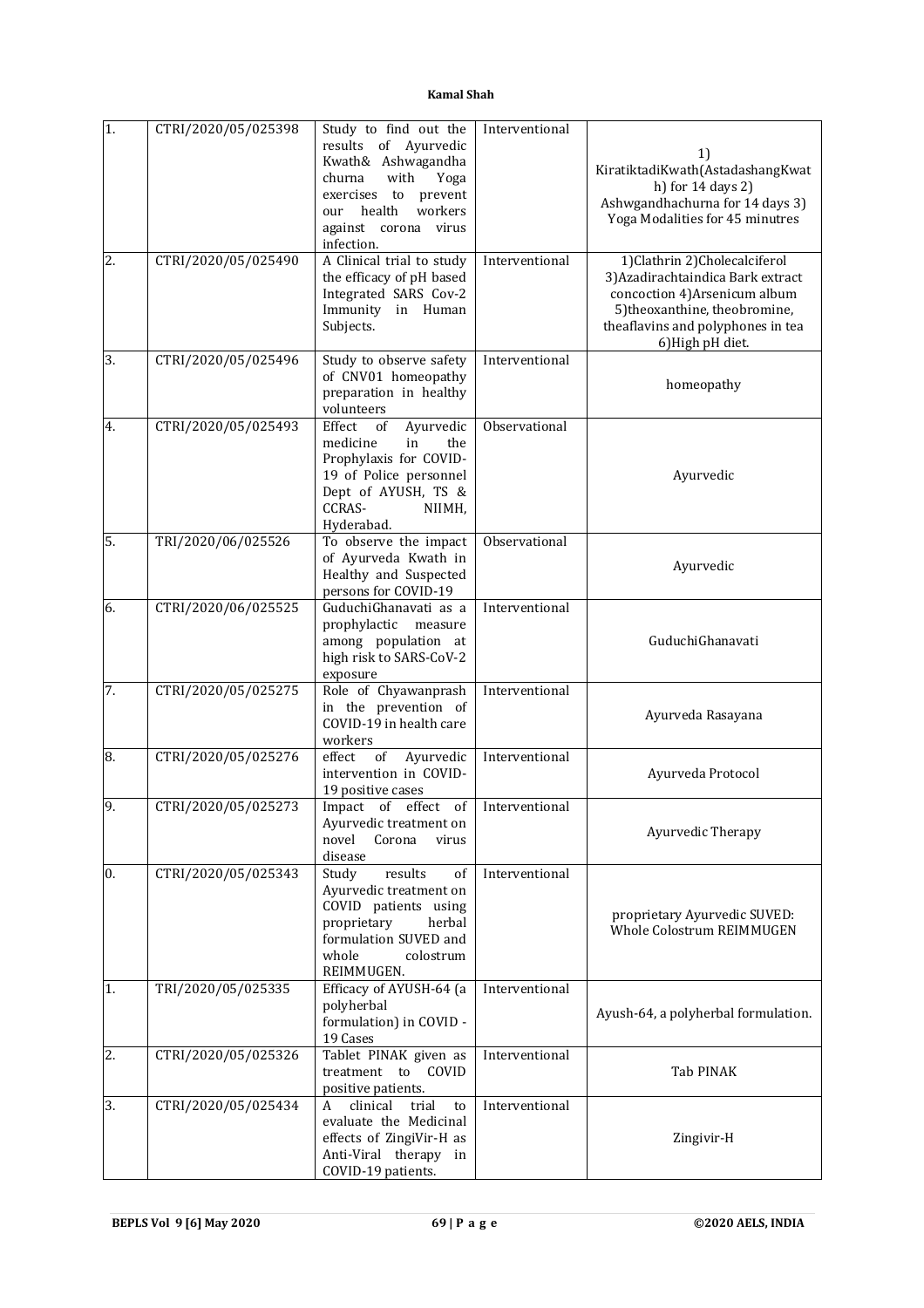| 4.  | CTRI/2020/05/025340 | Clinical trial of ShatPlus<br>SARS-CoV-2<br>in<br>Infection. | Interventional | ShatPlus along with standard<br>treatment |
|-----|---------------------|--------------------------------------------------------------|----------------|-------------------------------------------|
| 5.  | CTRI/2020/05/025341 | A study to know the                                          | Interventional |                                           |
|     |                     | effect<br>of<br>Ayurvedic                                    |                |                                           |
|     |                     | Kwath<br>(Kiratiktadi                                        |                | 1) KiratiktadiKwath                       |
|     |                     | Kwath) & Ashwagandha                                         |                | 2) Ashwagandha                            |
|     |                     | Churna along with yoga                                       |                | 3) Yoga exercises                         |
|     |                     | the<br>exercises<br>in                                       |                | 4)ImmunoboosterAyushKwath                 |
|     |                     | treatment of COVID-19                                        |                |                                           |
|     |                     | Positive patients.                                           |                |                                           |
| 6.  | CTRI/2020/05/025483 | Use<br>of<br>Clevira<br>in                                   | Interventional | CLEVIRA tablet twice daily for 14         |
|     |                     | COVID19 patients                                             |                | days                                      |
| 7.  | TRI/2020/05/025425  | Ayurvedic intervention                                       | Interventional |                                           |
|     |                     | (Chyawanprash) in the                                        |                | Chayapanprash (an Ayurvedic               |
|     |                     | prevention of COVID-19                                       |                | herbal preparation)                       |
|     |                     | pandemic<br>among                                            |                |                                           |
|     |                     | Health Care Personnel                                        |                |                                           |
| 8.  | CTRI/2020/05/025429 | effect of Ashwagandha                                        | Interventional |                                           |
|     |                     | (Withaniasomnifera) as                                       |                |                                           |
|     |                     | a prophylactic measure                                       |                |                                           |
|     |                     | among<br>high<br>risk                                        |                | Ashwagandha                               |
|     |                     | population (Health Care                                      |                |                                           |
|     |                     | Workers/Containment                                          |                |                                           |
|     |                     | Population)<br>Zone                                          |                |                                           |
|     |                     | exposed to COVID-19                                          |                |                                           |
| 89. | CTRI/2020/05/025430 | 0f<br>Effect<br>Ayurveda                                     | Observational  |                                           |
|     |                     | Immuno-Modulator                                             |                | Ayurveda                                  |
|     |                     | Drugs On Health<br>0f                                        |                |                                           |
|     |                     | Corona Warriors                                              |                |                                           |
| 90. | CTRI/2020/05/025484 | study on the effect of                                       | Interventional |                                           |
|     |                     | Chyavanprash Lehyam                                          |                |                                           |
|     |                     | prophylactic<br>as<br>a                                      |                |                                           |
|     |                     | measure among high                                           |                |                                           |
|     |                     | risk population (Health                                      |                | Chywanprashlehyam                         |
|     |                     | Care                                                         |                |                                           |
|     |                     | Workers/Containment                                          |                |                                           |
|     |                     | Population)<br>Zone                                          |                |                                           |
|     |                     | exposed to COVID-19                                          |                |                                           |
| 1.  | TRI/2020/05/025485  | the effect of Guduchi                                        | Interventional |                                           |
|     |                     | (Tinosporacordifolia)                                        |                |                                           |
|     |                     | prophylactic<br>as<br>a                                      |                |                                           |
|     |                     | measure among high                                           |                |                                           |
|     |                     | risk population (Health                                      |                | Guduchi capsule                           |
|     |                     | Care                                                         |                |                                           |
|     |                     | Workers/Containment                                          |                |                                           |
|     |                     | Population)<br>Zone                                          |                |                                           |
|     |                     | exposed to COVID-19                                          |                |                                           |
| 2.  | CTRI/2020/05/025488 | Clinical<br>study<br>on                                      | Interventional |                                           |
|     |                     | Guduchi Ghana Vati as a                                      |                | Guduchi Ghana Vati                        |
|     |                     | preventive remedy in                                         |                |                                           |
| 3.  | CTRI/2020/05/025370 | pandemic of COVID-19<br>Evaluation of Role of                | Interventional |                                           |
|     |                     | Ayurvedic<br>Drug-                                           |                |                                           |
|     |                     | GuduchiGhanVati in the                                       |                | GuduchiGhanVati                           |
|     |                     | treatment of COVID-19                                        |                |                                           |
|     |                     | related illness                                              |                |                                           |
|     | CTRI/2020/05/025491 | The<br>efficacy                                              | Interventional |                                           |
| 4.  |                     | of<br>Homeopathic medicines                                  |                | 1. Arsenic Album                          |
|     |                     | in the prevention of                                         |                | 2. Bryonia alba                           |
|     |                     | COVID-19<br>in                                               |                | 3.Camphora                                |
|     |                     | Quarantined                                                  |                |                                           |
|     |                     | <sub>or</sub><br><b>Exposed Individuals</b>                  |                |                                           |
|     |                     |                                                              |                |                                           |